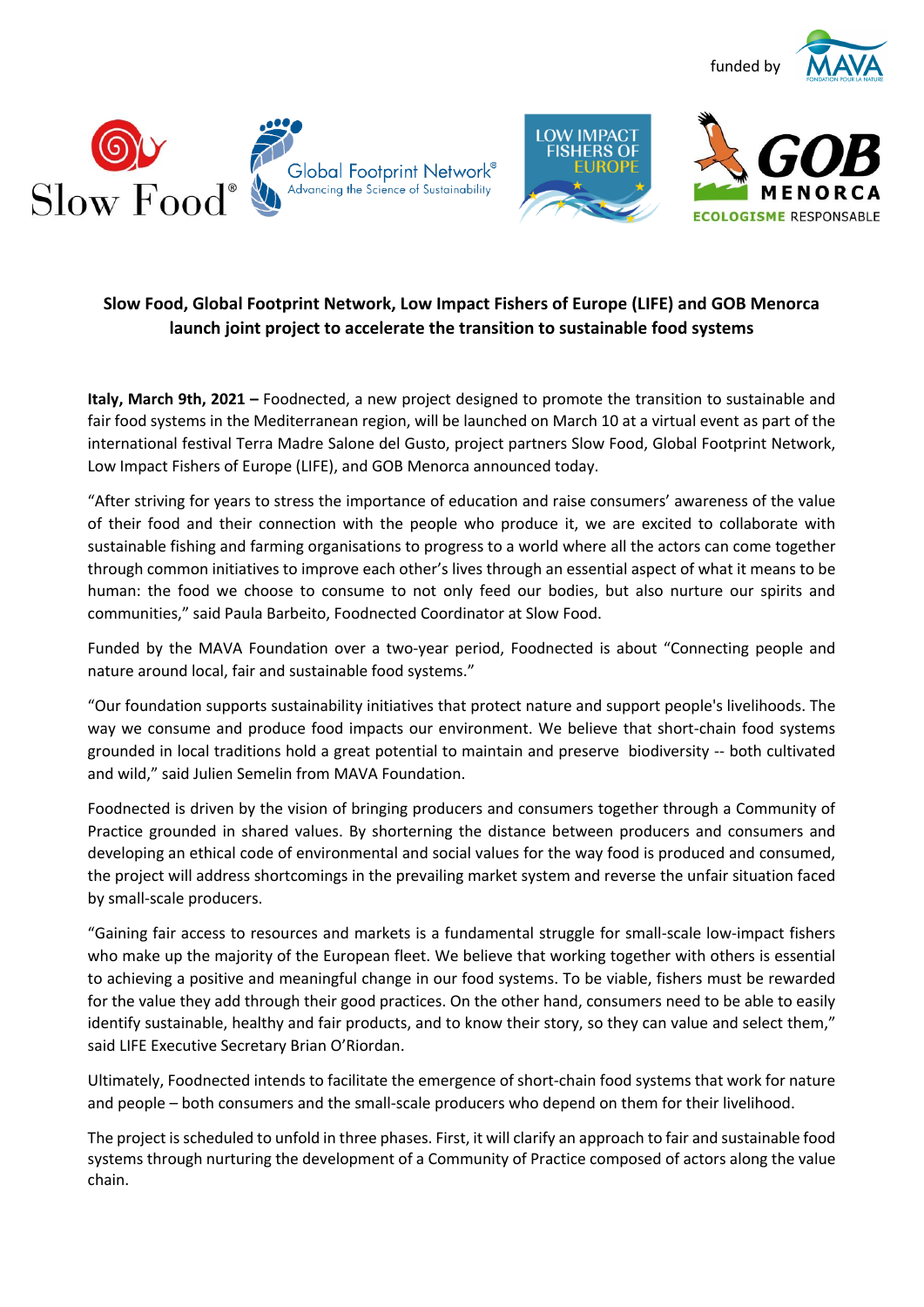

"All of us – as citizens, producers and consumers – can play a central role in the transition towards sustainable food systems. But making the right choices depends on the possibility to rely on scientifically-sound information. For this reason, relying on a science-based approach to identify pertinent practices is going to be a strong aspect of this project. By applying Ecological Footprint accounting, we will be able to quantitatively monitor the impact of such practices," said Alessandro Galli, senior scientist and the Mediterranean-MENA Program Director at Global Footprint Network.

Second, pilot initiatives will be implemented to develop market solutions for fair and sustainable food production and consumption at local level, especially in the Balearic Islands (Spain).

"The work we've been developing through our local network of farmers is set to enjoy a wider impact thanks to this collaborative project. We're excited to be actors and to witness firsthand how we can accelerate change at home and inspire other communities," said GOB Menorca's Programme Director Miquel Camps.

Finally, the project aims to share lessons at a regional level. Results from the first two phases will be disseminated through advocacy work at national and wider regional – Mediterranean (GFCM) and EU – levels, especially within the framework of the EU Farm to Fork Strategy and in the context of the FAO *International Year of Artisanal Fisheries and Aquaculture (in 2022).*

Foodnected launch event is to take place on Wednesday, March 10 at 2:00 pm CET. Anyone interested in learning more about the project is invited to attend. Information about event details and access can be found here: https://terramadresalonedelgusto.com/en/event/sustainable-food-system-for-the-mediterranean/

#### **About Slow Food**

Slow Food is a global network of local communities founded in 1989 to prevent the disappearance of local food cultures and traditions and counteract the rise of fast-food culture. Since its founding, Slow Food has grown into a global movement involving millions of people in over 160 countries, working to ensure that everyone has access to good, clean and fair food. www.slowfood.com

Media contact: Alessia Pautasso (Italy) +39 342 864 1029 ~ a.pautasso@slowfood.it

## **About LIFE**

The Low Impact Fishers of Europe (LIFE) is an organisation of organisations of small-scale fishers around Europe. LIFE represents the interests of 31 organisations in 15 EU Member States associating around 10,000 small-scale fishers across all European sea basins from the Baltic to the Black Sea. Its mission is to commit small-scale fishers (SSF) to fishing in a low-impact manner, to transform low-impact SSF into an attractive and economically viable profession, which sustains fish stocks and protects the marine environment, and contributes to prosperous coastal communities. www.lifeplatform.eu

Media contact: Brian O'Riordan, Executive Secretary, deputy@lifeplatform.eu, +32 486368855

#### **About Global Footprint Network**

Global Footprint Network is an international sustainability organization that is helping the world live within the Earth's means and respond to climate change. Since 2003 we've engaged with more than 60 countries, 40 cities, and 70 global partners to deliver scientific insights that have driven high-impact policy and investment decisions. Together, we're creating a future where all of us can thrive within the limits of our one planet. www.footprintnetwork.org

Media contact: Laetitia Mailhes (France) +33 650 979 012 ~ laetitia.mailhes@footprintnetwork.org